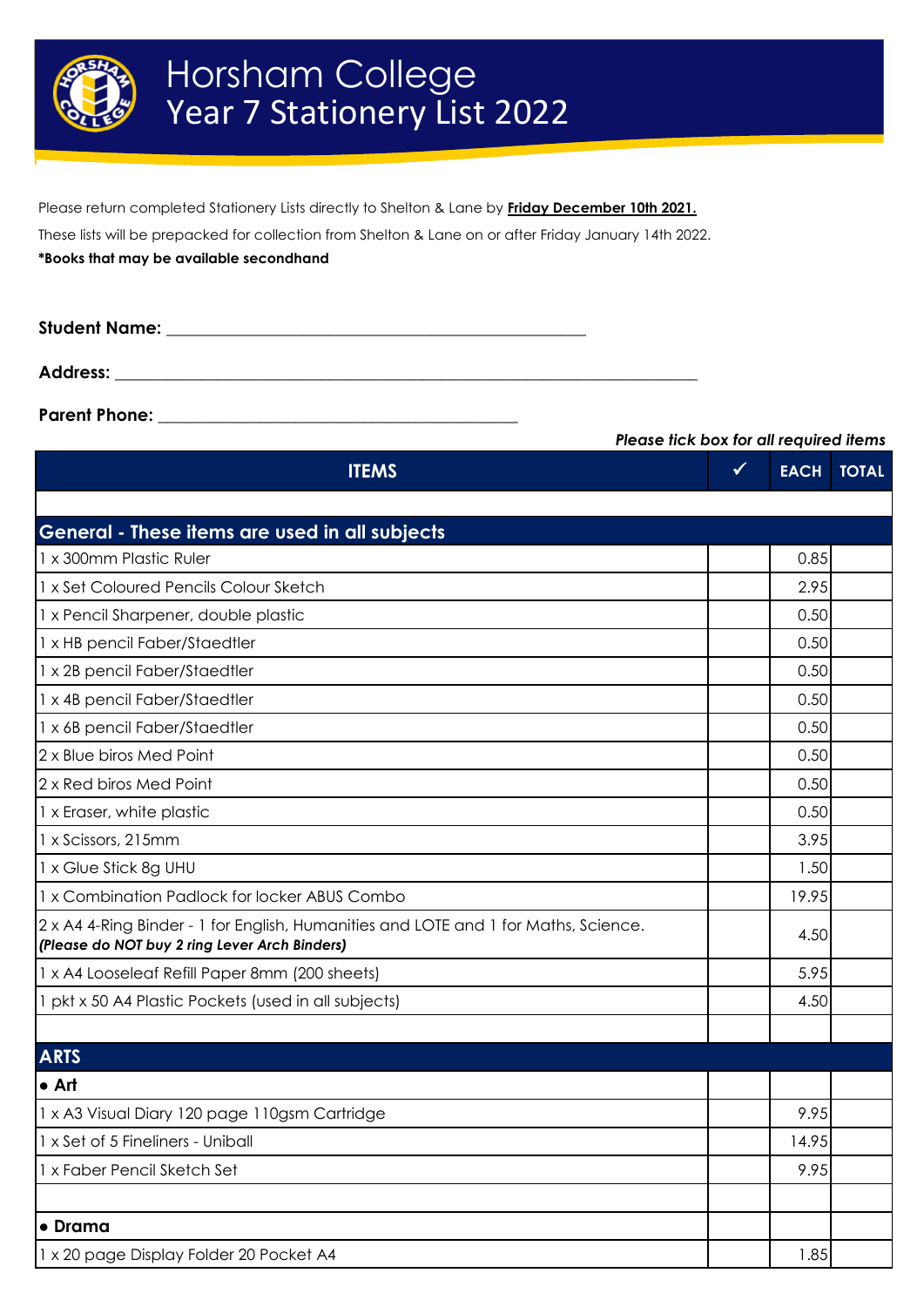| 1 x A4 Visual Diary 120 page 110gsm cartridge                                                                                                        | 5.95  |  |
|------------------------------------------------------------------------------------------------------------------------------------------------------|-------|--|
|                                                                                                                                                      |       |  |
| • Music                                                                                                                                              |       |  |
| 1 x Headphones 3 1/2 mm Jack ending Earbuds Skintaro (not lightening connector)                                                                      | 9.95  |  |
| 1 x 48 page A4 Binder Book 8mm                                                                                                                       | 0.80  |  |
| 1 x 20 page Display Folder 20 Pocket A4                                                                                                              | 1.85  |  |
|                                                                                                                                                      |       |  |
| <b>ENGLISH</b>                                                                                                                                       |       |  |
| 1 x 96 page A4 Binder Book 8mm                                                                                                                       | 1.30  |  |
| 1 x 64 page A4 Binder Book 8mm                                                                                                                       | 0.80  |  |
| 1 x 48 page A5 Exercise Book 8mm                                                                                                                     | 0.60  |  |
| 1 x Post-it tabs 100 pack                                                                                                                            | 8.95  |  |
| 1 x Oxford My English 7 Victorian Curriculum Student Book + Obook/Assess [Williams]<br><b>Mainstream &amp; SEALP Students</b>                        | 25.95 |  |
| 1 x Two Weeks with the Queen - Morris Gleitzman* ISBN 9780330426220<br><b>Mainstream &amp; SEALP Students</b>                                        | 14.95 |  |
| 1 x Sister Heart - Sally Morgan ISBN 9781925163131<br><b>Mainstream Students only</b>                                                                | 19.95 |  |
| 1 x The Hunger Games - Suzanne Collins ISBN 9781407132082<br><b>SEALP Students only</b>                                                              | 19.95 |  |
|                                                                                                                                                      |       |  |
| <b>HUMANITIES</b>                                                                                                                                    |       |  |
| 1 x 128 page A4 Binder book 8mm                                                                                                                      | 1.50  |  |
|                                                                                                                                                      |       |  |
| <b>LANGUAGES</b>                                                                                                                                     |       |  |
| 1 x 64 page binder book 8mm (used for German and Spanish)                                                                                            | 0.95  |  |
| <b>MATHEMATICS</b>                                                                                                                                   |       |  |
| 1 x Mathomat (used through Years 7 - 12)                                                                                                             | 24.95 |  |
| 1 x 300mm Plastic Ruler                                                                                                                              | 0.85  |  |
| 2 x 96 page A4 Binder Book 8mm                                                                                                                       | 1.30  |  |
| 1 x Texas Instruments TI 30X 11B Calculator (with 2 year warranty)                                                                                   | 29.95 |  |
| 1 x 64 page A4 Binder Book 8mm or equivalent (summary journal)                                                                                       | 0.95  |  |
| 1 x Essential Mathematics for the Victorian Curriculum Year 7 Second Edition*<br>(Print & Interactive) ISBN 9781108772440   Mainstream students only | 72.95 |  |
| 1 x Essential Mathematics for the Victorian Curriculum Year 8 Second Edition*<br>(Print & Interactive) ISBN 9781108772716   SEALP students only      | 72.95 |  |
|                                                                                                                                                      |       |  |
| <b>PE/HEALTH</b>                                                                                                                                     |       |  |
| 1 x 48 page Binder Book 8mm                                                                                                                          | 0.80  |  |
|                                                                                                                                                      |       |  |
| <b>SCIENCE</b>                                                                                                                                       |       |  |
| 1 x 96 page A4 Binder Book 8mm                                                                                                                       | 1.30  |  |
|                                                                                                                                                      |       |  |
|                                                                                                                                                      |       |  |